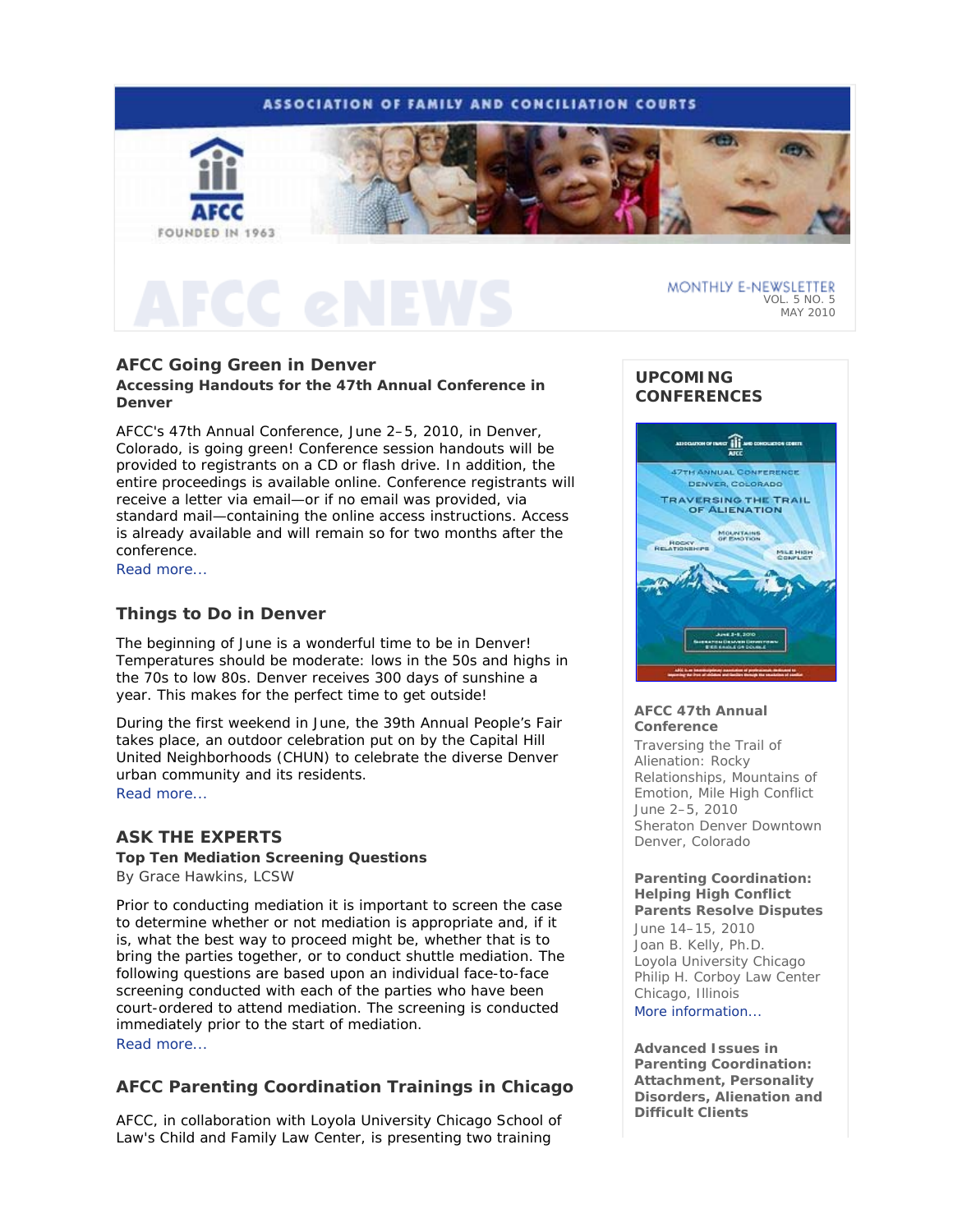programs, June 14-17, 2010. *Parenting Coordination: Helping High Conflict Parents Resolve Disputes,* with presenter Joan B. Kelly, Ph.D., will be held June 14–15, 2010. *Advanced Issues in Parenting Coordination: Attachment, Personality Disorders, Alienation and Difficult Clients* will be presented by Arnold T. Shienvold, Ph.D., on June 16–17, 2010. Both trainings will take place at the Philip H. Corboy Law Center in Chicago, Illinois. View training brochure...

# **A Young Professional's Reflections**

AFCC is beginning a new Mentorship Program to help foster new and young professionals in the field of family law. Although the program is new, the process is not. Many professionals have found informal mentors within AFCC and this is the first in a series of reflections about AFCC and that process written by Rebecca Stahl. Rebecca graduated from the University of Arizona College of Law in May 2008 and is licensed in Arizona and California.

Read more...

# **AFCC Ontario Chapter Looking for Elements of Ideal Family Court**

AFCC Ontario is exploring a policy paper that designs and describes the elements of an ideal Family Court for children and families involved in separation, divorce or child protection issues that is research-informed. The Chapter would like to hear from others about available services for children and families in their jurisdiction. The Chapter wants to learn from others' experiences and expertise, generate knowledge and share what is learned with partners in the community to inform policy. If you would like to participate in this effort, please contact afcc.ontario@gmail.com to get the link to the online survey. All responses will remain anonymous.

# **FAMILY LAW IN THE NEWS**

## **Ontario's AG Launches New Online Tool to Streamline Family Law**

*By Mary Vallis, Courtesy of National Post* 

Ontario's Attorney General announced a new online tool to streamline family and civil law forms designed to make family courts more affordable and less complicated. Read more...

## **Gates Says He'll Reconsider Opposition to Military Child Custody Law**

*by Leo Shane, Courtesy of Stars and Stripes* 

For the last three years House lawmakers have included a provision in their draft of the annual defense authorization bill to guarantee overseas deployments won't be used against troops in child custody cases. And for the last three years Pentagon officials have blocked the idea, calling it an infringement on states rights.

Read more...

## **FEATURED VIDEO**

**Ch ll Withi F il M di ti**

June 16–17, 2010 Arnold Shienvold, Ph.D. Loyola University Chicago Philip H. Corboy Law Center Chicago, Illinois More information...

# **AFCC Ninth Symposium on**

**Child Custody Evaluations**  October 28–30, 2010 Hyatt Regency Cambridge Cambridge/Boston, MA

# **AFCC 48th Annual**

**Conference** June 1–4, 2011 Hilton Orlando Bonnet Creek Resort Orlando, Florida

## **AFCC Regional Training Conference**

October 27–29, 2011 Hyatt Regency Indianapolis Indianapolis, Indiana

# **AFCC 49th Annual**

**Conference** June 6–9, 2012 Hyatt Regency Chicago Chicago, Illinois

#### **AFCC 50th Annual Conference**

May 29–June 1, 2013 J.W. Marriott Los Angeles at L.A. Live Los Angeles, California

## **Ontario Chapter Annual Conference**

October 14–15, 2010 *The Future of Family Law*  University of Toronto Residences Toronto, Canada More information...

### **Texas Chapter Annual Conference**

October 15–16, 2010 *Children Caught in the Conflict: A Multidisciplinary Perspective* Houston, Texas More information...

**Arizona Chapter Annual Conference**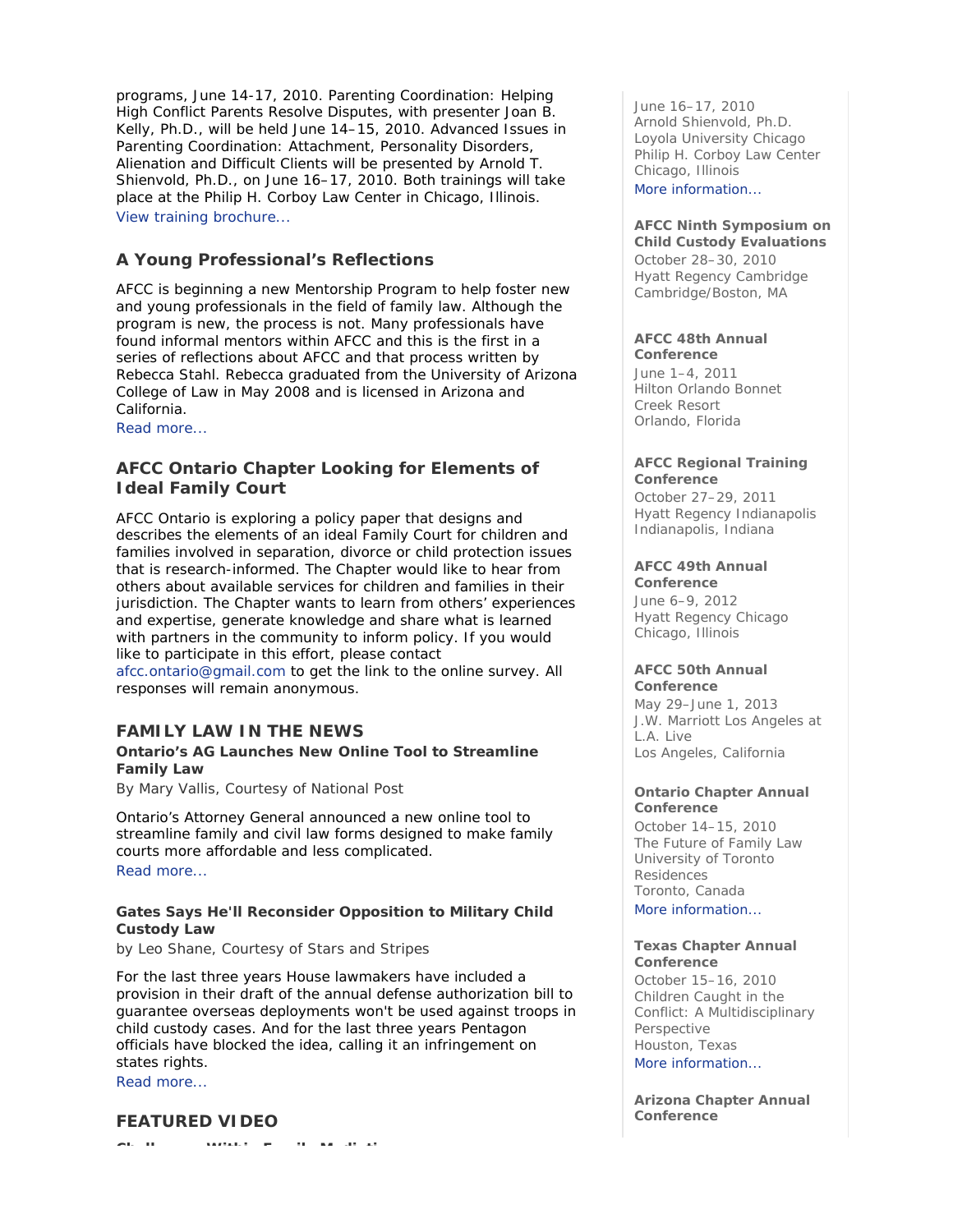## *By Andrew Schepard, Courtesy of Mediate.com*

Andrew Schepard discusses challenges within family mediation: domestic violence, cultural differences and parties' expectations of the mediator, and a need to pre-screen violent parents. See video...

## **FEATURED BLOG**

**Just Court ADR** 

Resolution Systems Institute's new blog, *Just Court ADR*, written by Jennifer Shack and Susan Yates, debuted in February 2010. It is focused on court ADR and fair court ADR systems that provide justice.

Read the blog...

## **INTERNATIONAL NEWS**

## **Drops from Down Under**

*By Hon. Graham Mullane (ret.)* 

News about child abductions, new adoption laws, mothers paying child support, bigamy, and murder in custody disputes from Australia. Read more...

## **Call for Presenters for AFCC Chapter Conferences**

The Texas and California Chapters of AFCC are both seeking presenters for their annual conferences. The 2010 Tenth Annual Texas AFCC Statewide Conference, *Children Caught in the Conflict: A Multidisciplinary Perspective*, will be held October 15– 16, 2010, in Houston. The deadline for proposal submission is May 28, 2010. The California Chapter's Annual Conference, *Times They are a-Changing: Maximizing Resources, Options and Talents in a Changing System*, is scheduled for February 11–13, 2011, in San Francisco. The deadline for proposals is June 1, 2010. For details and submission instructions, click the links below.

Texas Chapter Call for Presenters... California Chapter Call for Presenters...

## **Graduation Gift Giving**

The graduation gift that gives all year! Do you have a relative, research assistant or intern who is graduating this year? What better way to help them begin their professional career than by giving them a gift membership to AFCC. Start their pursuit of professional excellence and their support of the mission and values of AFCC. Gift memberships are only \$130—that's a \$20 savings! The recipient will receive all of the great member benefits including reduced rates on AFCC conferences and trainings, access to the AFCC Member Center, which includes the searchable *Family Court Review* archives, membership directory for networking and much more!

Give gift membership...

January 28–30, 2011 Sedona, Arizona More information...

### **California Chapter Annual Conference**

February 11–13, 2011 *The Future of Family Law*  The Mark Hopkins Hotel at Nob Hill San Francisco, California More information...

## **JOIN AFCC**

Are you a member?

Join or Renew...

AFCC offers member benefits that promote excellence in practice.

View member benefits...

## **ABOUT AFCC eNEWS**

*AFCC eNEWS* is a monthly e-newsletter published by the Association of Family and Conciliation Courts (AFCC). *AFCC eNEWS* provides professionals with time sensitive and up-to-date topics including practice tips, research innovations and international news. Readers are welcome to forward this e-newsletter to interested colleagues.

AFCC eNEWS archive...

### **Website Version:**

If you are having trouble viewing this email correctly, please view the website version by clicking here.

### **Editor:**

Leslye Hunter editor@afccnet.org

AFCC welcomes your comments, questions or feedback. Please email the editor by clicking here.

## **EMAIL UPDATE**

Subscribe, Unsubscribe or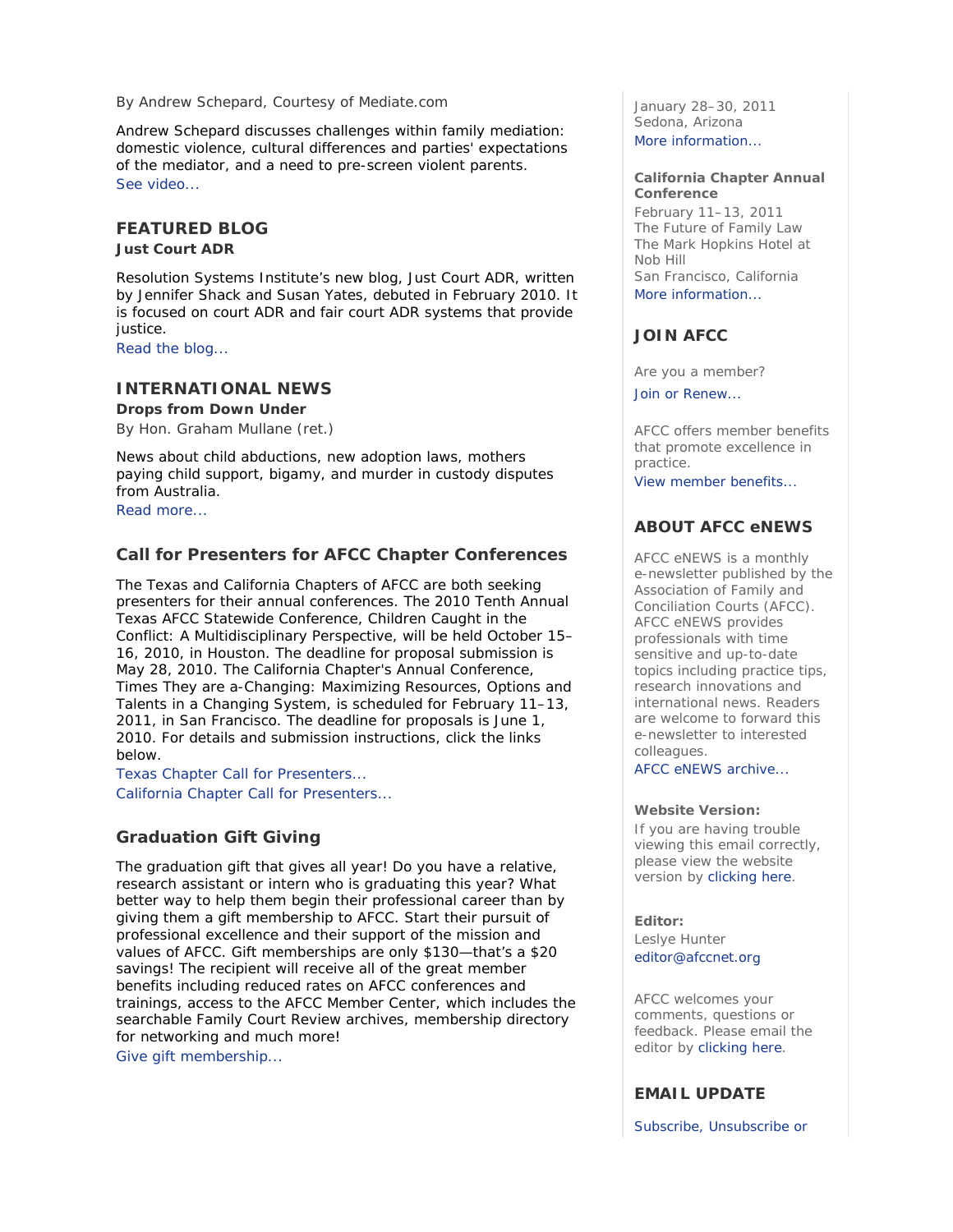Update Your Email Address

AFCC will never share, distribute or publicize your email address.



6525 Grand Teton Plaza Madison, WI 53719 Phone: 608.664.3750 Fax: 608.664.3751 www.afccnet.org

Professionals dedicated to improving the lives of children and families through the resolution of family conflict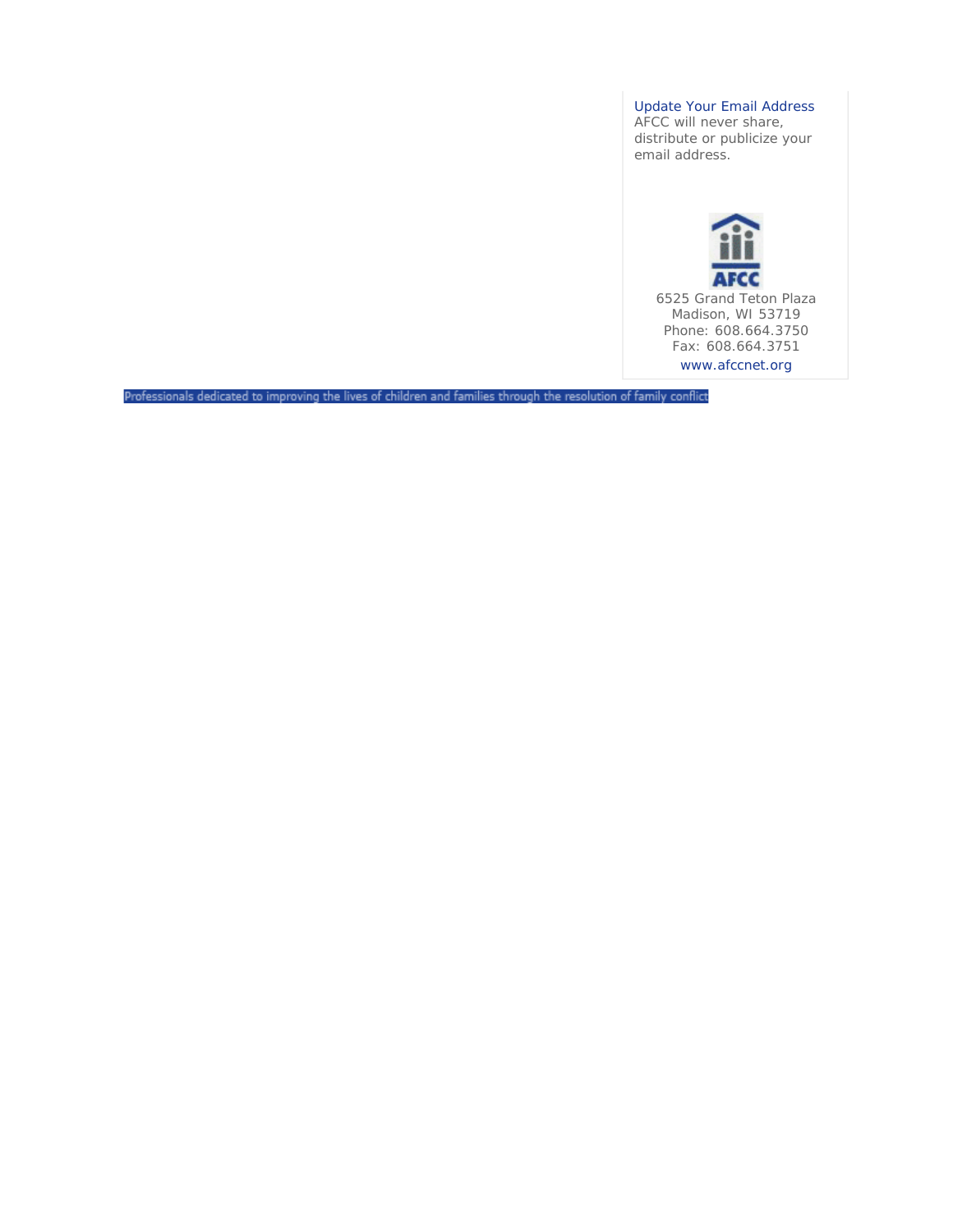



- **Family Court Review**
- **AFCC Conference Audio**
- **AFCC News**
- **Member Directory**
- **Member Resources**
- **Chapter Resources**

#### **AFCC HOME**



**A Young Professional's Reflections** *By Rebecca Stahl*

If I had to sum up AFCC in one word it would be "support." Beyond that, it is about networking, learning, inspiration, collaboration and turning simple ideas into action. But it is even more than that; it is a family. You could say that I grew up in the AFCC family. Out-of-town visitors would stop by our house, and all I knew is that they were friends of my parents in an organization called AFCC. As a child, that did not mean much to me, just some really nice people who my parents knew. As a young professional, I know differently. These same people made me feel comfortable at my first AFCC conference and showed me the sights in a new city. Beyond making me feel at home, however, the AFCC family did what any good family should do—provided the support and encouragement to pursue new avenues and make a difference in the lives of other families. As a student and now young professional, AFCC has been all these things for me and more.

I attended an Arizona Chapter conference my first year in law school. Many people there knew my dad, and they embraced me, ready to talk, mentor, and even take me to the AFCC dinner. My first national conference was in Vancouver, where I had the honor of being a conference shepherd and got to meet and interact with many of the speakers. One of those speakers, Judge Bryant from Australia, sparked an idea in me—go to Australia and New Zealand to study their court systems. In New Orleans at the 2009 Annual Conference, that idea became a conversation with Judge Boshier from New Zealand, who told me that he would put me in touch with people at the law schools. Another AFCC member told me that I had to pursue this, no matter what, and her encouragement sent me searching for a way to make it happen. Less than one year later, I was awarded a Fulbright scholarship to study family law in New Zealand for ten months.

AFCC is also the first place where I was able to be a presenter at a conference, which has helped me formulate my future goals while sharing what I learned studying in school and working in the courts. It has allowed me to share my passion for children's issues, which in turn, keeps that passion alive. Because of the inspiration and energy I have gained through AFCC, I know that working to help families and children is possible, even when some days it appears so unlikely. In Arizona, I became an *ad hoc* member of the Arizona Chapter Board of Directors, and my sole purpose is to encourage students and young professionals to attend. I want to share this life-changing organization with everyone, but especially with young professionals who could otherwise get lost in the sea of the profession or jaded because no one inspires them. AFCC is where we all come together, to reignite the fire that brought us into this practice and to give us the information, inspiration, and community to make it happen. There can be no better opportunity for a student or young professional. Oh, and did I mention that I also get to teach yoga, my new passion? That's what family does. Thank you to everyone in this amazing organization who has given me the hope and courage to be a true professional.

*Rebecca Stahl, Esq., graduated from the University of Arizona College of Law in May, 2008 and is licensed in Arizona and California. As a law student, Rebecca worked with the Volunteer Lawyers Program helping*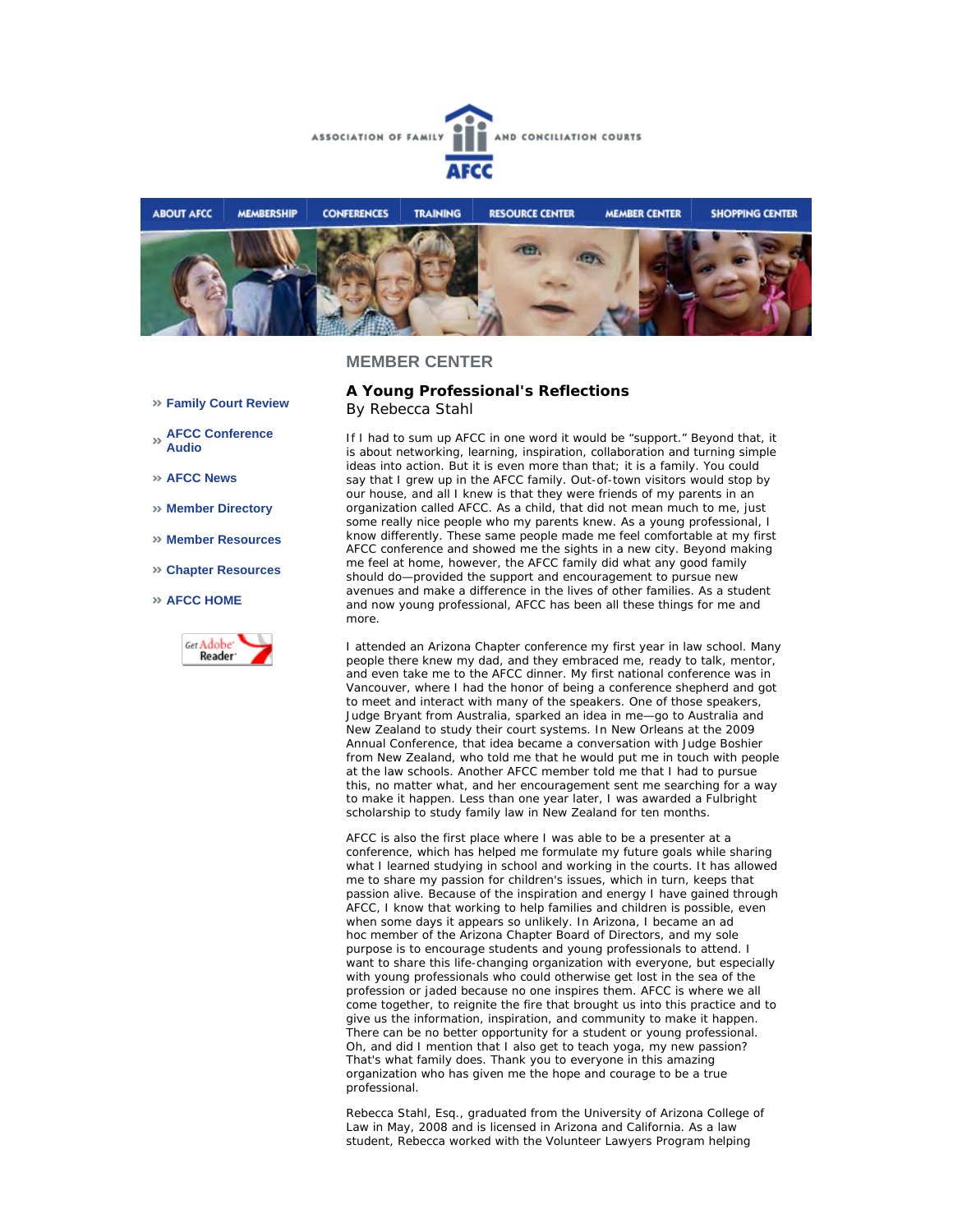*families of divorce. She published* Don't Forget About Me: Implementing Article 12 of the United Nations Convention on the Rights of the Child *in the Arizona Journal of International and Comparative Law, which focused on children's voices in divorce. In addition, she worked in the Child Advocacy Clinic, representing children in dependency proceedings. Rebecca has clerked for the Presiding Family Court Judge and the Presiding Juvenile Court Judge in the Pima County Superior Court, and she is currently clerking at the Arizona Court of Appeals. She is also a certified yoga teacher working to bring yoga practice to family law professionals.*

6525 Grand Teton Plaza, Madison, WI 53719 Phone 608.664.3750 Fax 608.664.3751 afcc@afccnet.org www.afccnet.org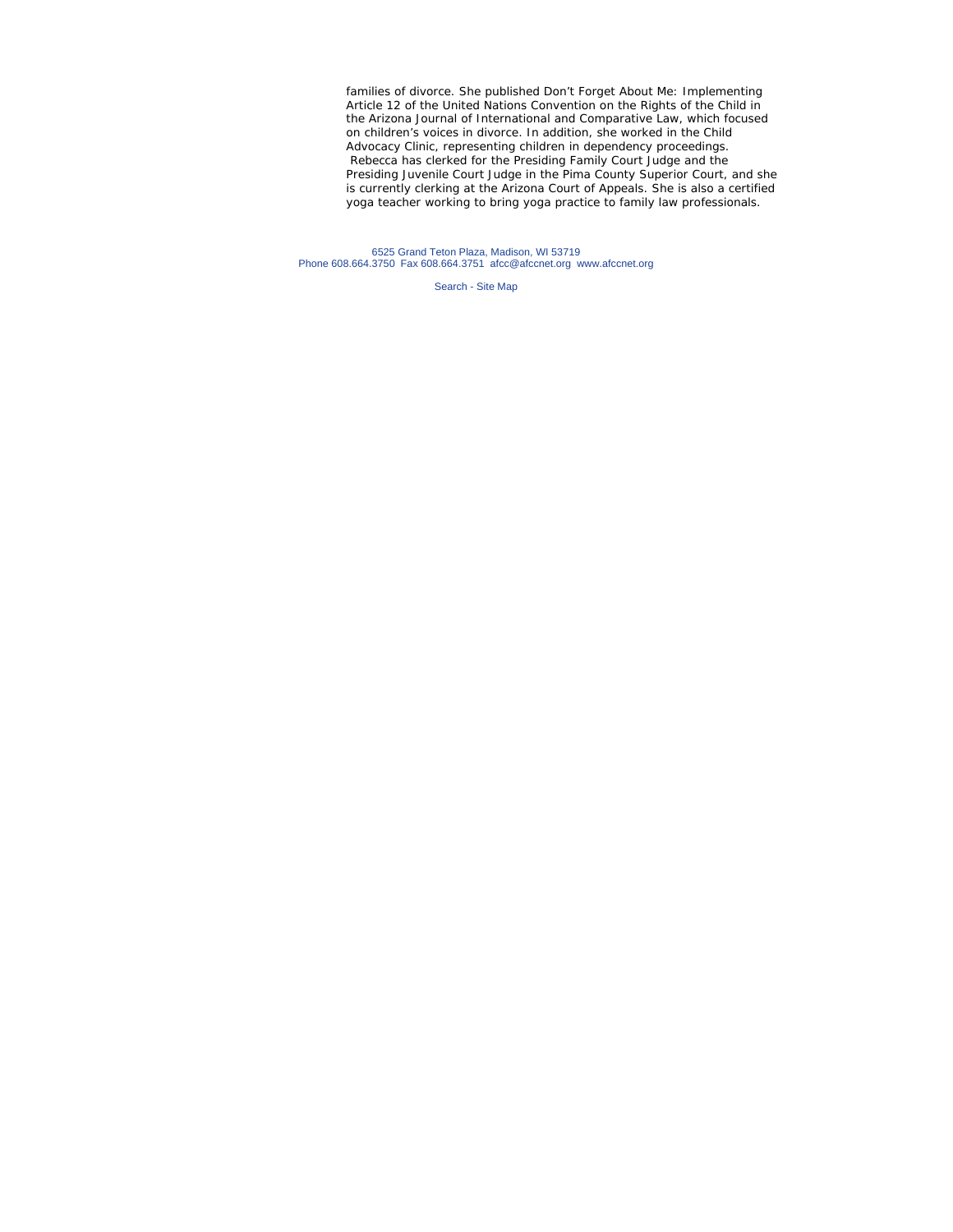



**Going Green in Denver** 

## **Family Court Review**

**AFCC Conference Audio** 

- **AFCC News**
- **Member Directory**
- **Member Resources**
- **Chapter Resources**

### **AFCC HOME**



AFCC's 47th Annual Conference, June 2–5, 2010, in Denver, Colorado, is going green! Conference session handouts will be provided to registrants on a CD or flash drive. In addition, the entire proceedings is available online. Conference registrants will receive a letter via email—or if no email was provided, via standard mail—containing the online access instructions. Access is already available and will remain so for two months after the conference. These handouts can be saved or printed, if you would like to have a hard copy during the presentation. There will also be a laptop charging area available at the conference, though outlets will not be available in the workshop sessions themselves.

Registrants are encouraged to look over handouts online prior to the conference. For registrants who wish to print handouts at the conference, the hotel has a business center available. The fees for printing at the business center range from 75 cents to \$1.50 per page, depending on the quantity of pages printed. There is also a FedEx Office three blocks from the Sheraton Denver, where handouts may be printed for ten cents per page.

6525 Grand Teton Plaza, Madison, WI 53719 Phone 608.664.3750 Fax 608.664.3751 afcc@afccnet.org www.afccnet.org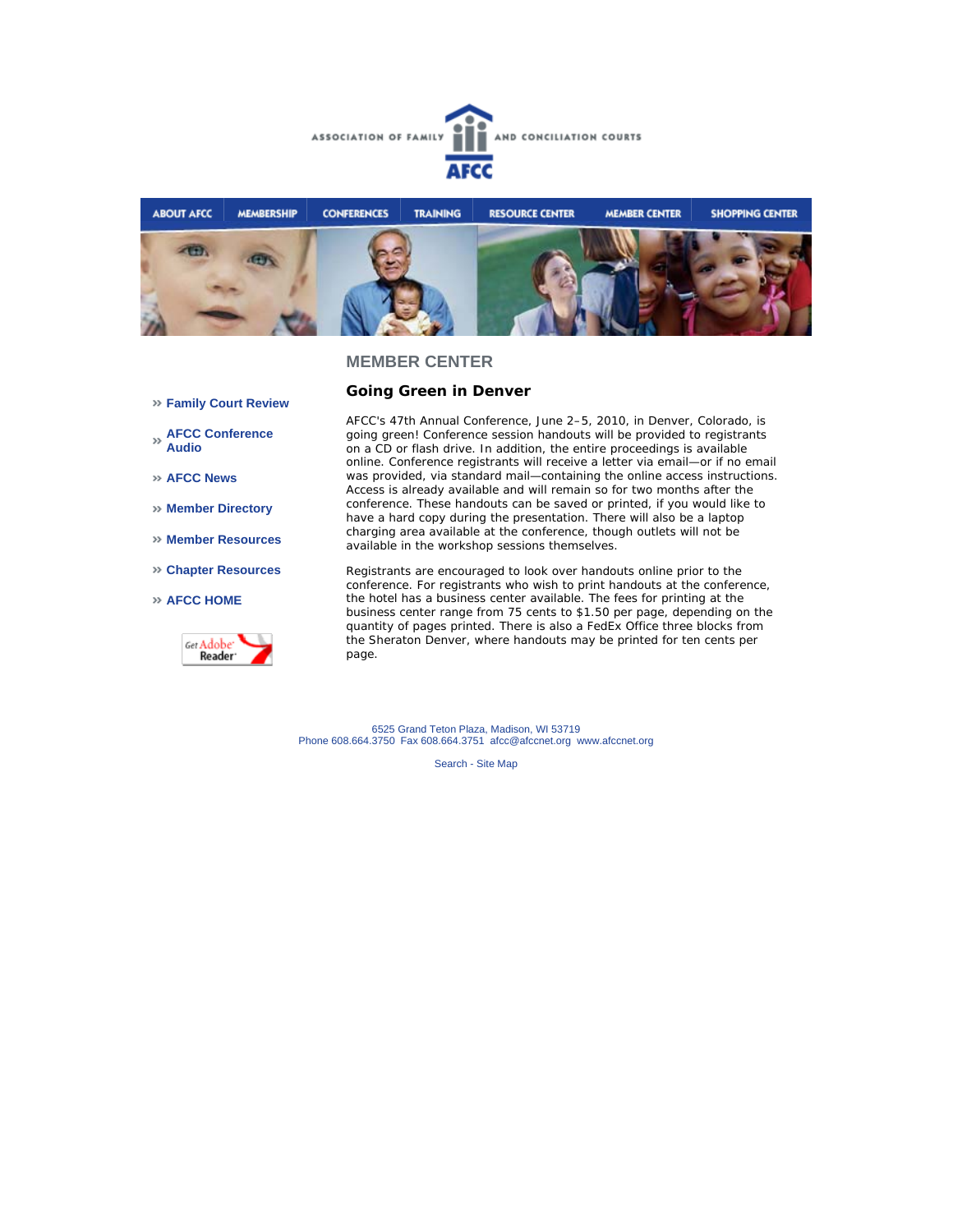



**Get Out and Enjoy Denver!** 

- **Family Court Review**
- **AFCC Conference Audio**
- **AFCC News**
- **Member Directory**
- **Member Resources**
- **Chapter Resources**
- **AFCC HOME**



The beginning of June is a wonderful time to be in Denver! Temperatures should be moderate: lows in the 50s and highs in the 70s to low 80s. Denver receives 300 days of sunshine a year. This makes for the perfect time to get outside! During the first weekend in June, the 39th Annual People's Fair takes place, an outdoor celebration put on by the Capital Hill United Neighborhoods (CHUN) to celebrate the diverse Denver urban community and its residents. The event is a conscious blend of family fun, carefully selected handmade arts and crafts, delicious food and excellent entertainment, all with a purpose—raising funds for and to promote the missions of local nonprofit organizations. The event is held June 5th, 10am to 8pm, and June 6th, 10am to 7pm, in Civic Center Park, located approximately four blocks from the Sheraton Denver Downtown. Visit the CHUN website for more information and a schedule of events.

Just south of Denver, at the edge of the foothills, is a natural and musical treasure not to be missed: Red Rocks Park and Amphitheater. Red Rocks is a geologically-formed, open-air amphitheatre not duplicated anywhere in the world. The amphitheatre consists of two, three hundred-foot monoliths (Ship Rock and Creation Rock) that provide acoustic perfection for any performance. The lineup over the conference dates includes:

• Tuesday, June 1st and Thursday, June 3rd: Tom Petty & The Heartbreakers / Tom Petty with Joe Cocker

• Wednesday, June 2nd: Crosby, Stills & Nash

• Friday, June 4th: John Butler Trio with Medeski Martin & Wood and State Radio

• Saturday, June 5th: Big Head Todd and the Monsters with BoDeans

Red Rocks Amphitheatre is also a favorite spot to enjoy amazing Colorado scenery. The park itself has hiking and biking trails, picnic spots and a visitor center that includes a restaurant, Ship Rock Grille, which is open for lunch, weekend brunch and pre-show dinner. For more information, view the Red Rocks website.

Also available on the AFCC website on the Conference page is a list of other Things To Do in Denver (PDF).

6525 Grand Teton Plaza, Madison, WI 53719 Phone 608.664.3750 Fax 608.664.3751 afcc@afccnet.org www.afccnet.org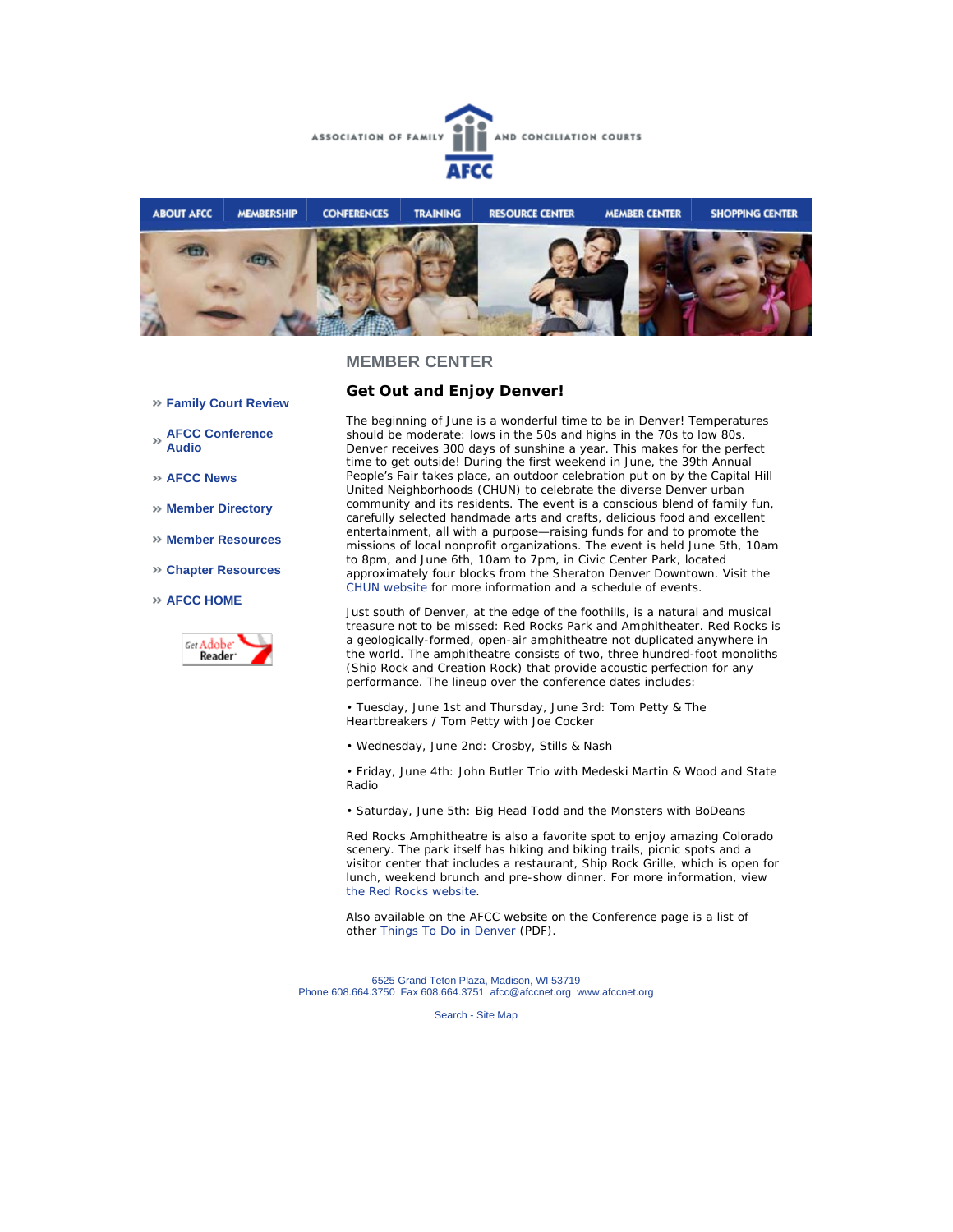



- **Family Court Review**
- **AFCC Conference Audio**
- **AFCC News**
- **Member Directory**
- **Member Resources**
- **Chapter Resources**
- **AFCC HOME**



## **Drops from Down Under**

*By Hon. Graham Mullane (ret.), LL.M., MJS, Newcastle, NSW, Australia*

#### **Child Abductions**

Australia has the highest per capita rate of international parental child abductions in the world. About 150 children per annum are abducted to countries that are parties to the Hague Convention on the Civil Aspects of International Child Abduction. Many more are abducted to countries that aren't. In recent years the percentage of abductions that are by fathers has climbed to 87%.

It is a criminal offence under federal law for a parent to take a child out of the country if that is a breach of a parenting order (punishable by up to three years imprisonment). But removing a child from the country without the consent of the other parent is not of itself a criminal offence. Pressure is increasing from community groups to criminalise child abductions.

The Family Law Act makes it an offence to identify in the media children, parties or witnesses in family law proceedings unless a court authorises such publication. Pursuant to court directions Australian newspapers and television channels in March published photographs, descriptions and other details of three parents suspected of abducting children and seven missing children for whom the Australian Federal Police held Recovery Orders. This was an unusually high number of abductions and all but one of the children was recovered.

### **New Adoption Laws**

The Australian Capital Territory has introduced new adoption laws. They include provision that adopted children retain their family name and applicants for adoption to lodge a contact plan for the child to have contact with significant birth family members. The Minister says that these and other changes are based upon the UN Convention on the Rights of the Child and the Hague Convention on the Protection of Children.

#### **Child Support Figures Say More Fathers Primary Parent**

The Child Support Agency has recently released the figures for the percentage of cases where the payer is the mother and the payee is the father. The percentage has increased from 10.96% in June 2007 to 11.77% in March this year. The number of cases where the parties do not rely in the agency for collection, but have their own arrangements, has increased to 53.6%.

#### **Bigamy and Publicity**

A Tasmanian man recently forged divorce papers to marry the new lady of his dreams. He was arrested, charged, tried and convicted of bigamy, forging a divorce decree, using a forged document, giving defective notice of divorce and giving false information after photos of the happy couple at their wedding ceremony in the Royal Tasmanian Botanic Gardens were published in the Hobart Mercury and seen by his wife.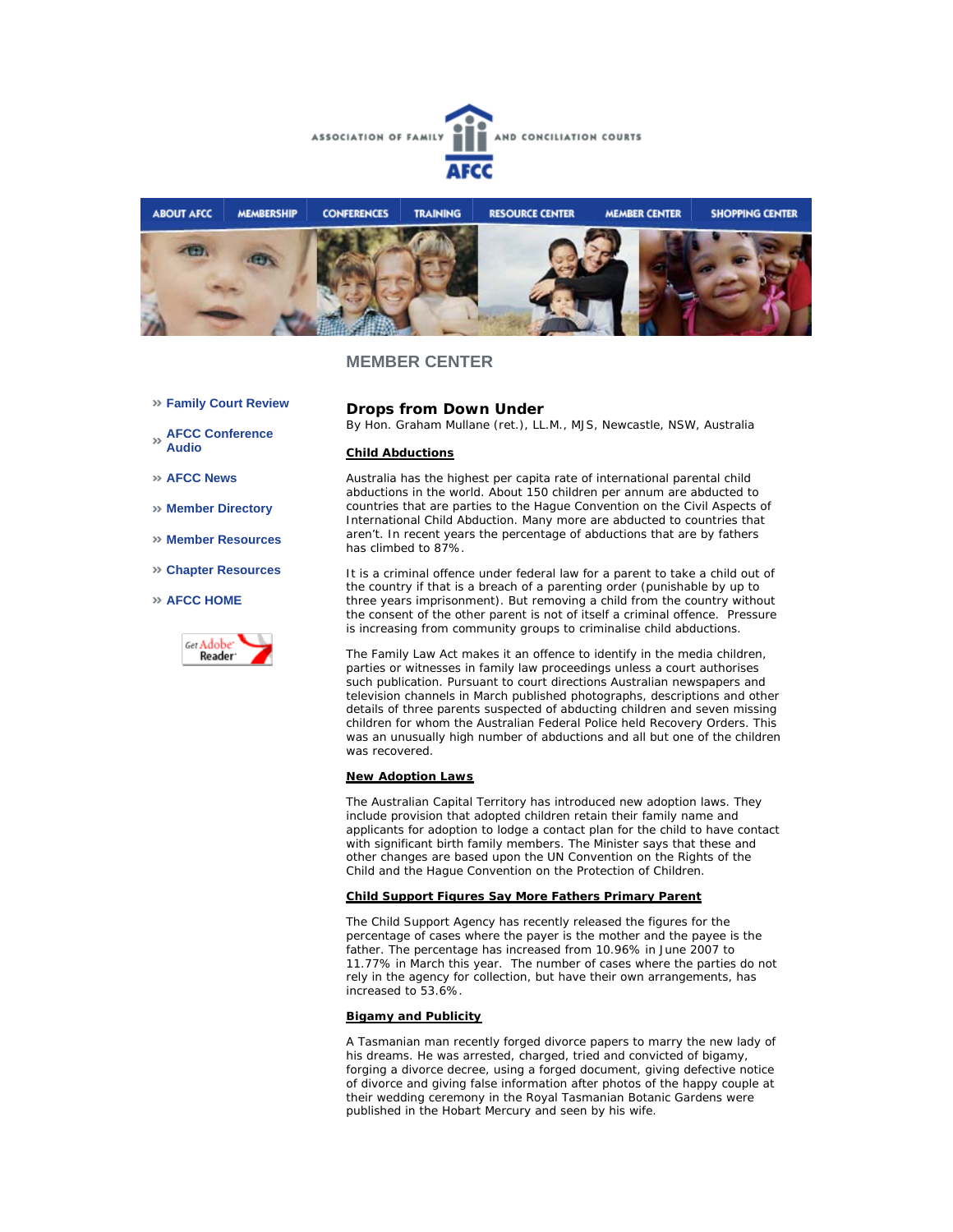He was fined \$2,300, sentenced to six months imprisonment suspended on him entering a bond to be of good behaviour for five years and providing security of \$3,000. The Magistrate commented that one problem with bigamy was that you have two mothers-in-law. But the offender's main regret was possibly having been so delighted with his new relationship that he submitted the wedding photos to the Mercury.

The wife said she would have gone to "the end of the earth" to consent to the divorce if he'd asked.

## **Mother Kills Children for Revenge on Father**

In February, a Queensland jury convicted a mother of the murders of two of her three children, aged six and ten, and attempted murder of her 16 year-old son. She was sentenced to life imprisonment. The mother was served with a Family Court Order for the children to spend Christmas Day with their father. She decided to kill herself and the children. She gave the children crushed sleeping pills, put them in the back of a car, ran a garden hose from the exhaust to inside the car, and ran the motor. The two younger children died of carbon monoxide poisoning. Her defence of severe depression was not accepted by the jury. She will be eligible for parole in about 20 years.

6525 Grand Teton Plaza, Madison, WI 53719 Phone 608.664.3750 Fax 608.664.3751 afcc@afccnet.org www.afccnet.org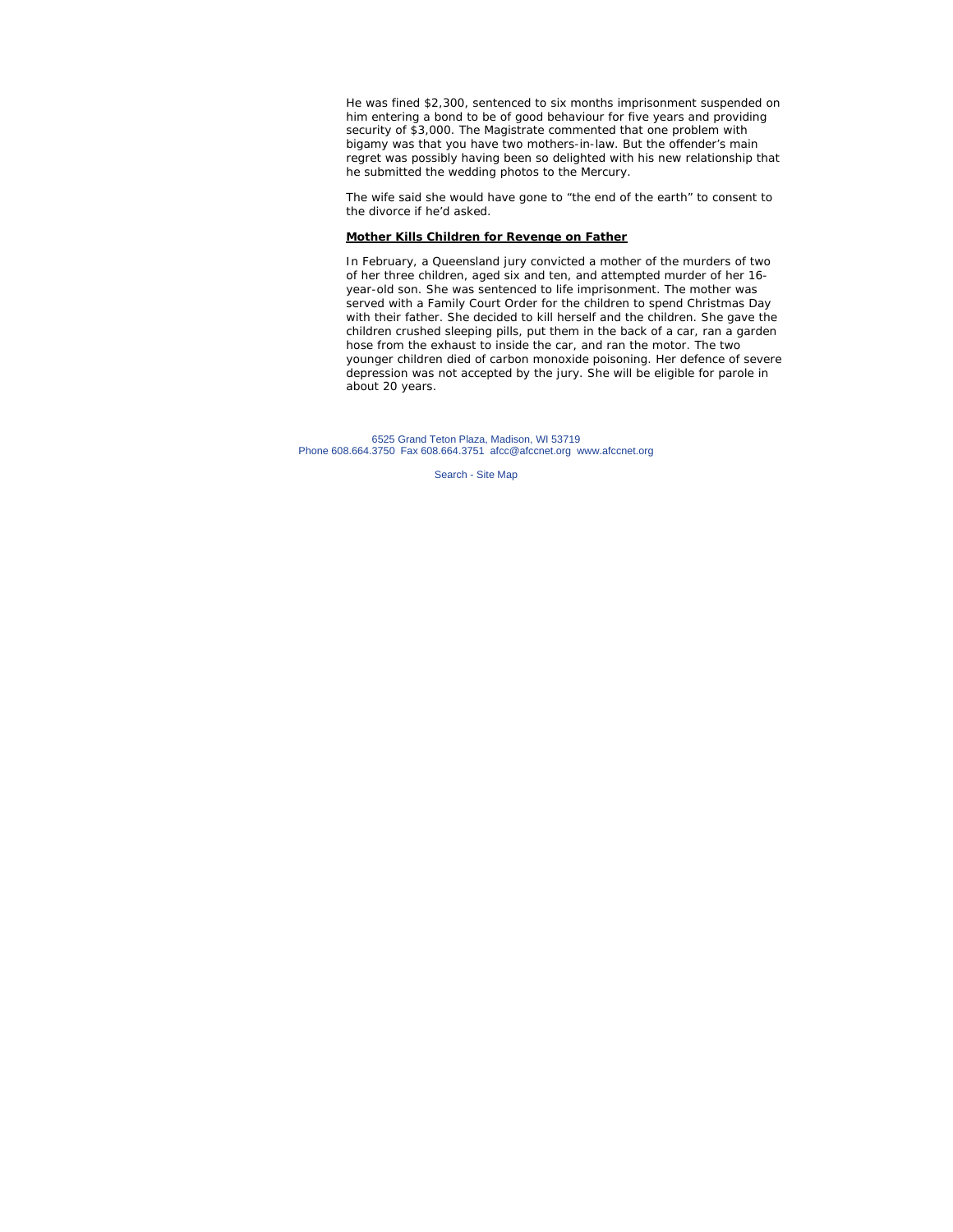



## **ASK THE EXPERTS**

## **Top Ten Mediation Screening Questions**

*By Grace Hawkins, LCSW* 

Prior to conducting mediation it is important to screen the case to determine whether or not mediation is appropriate and, if it is, what the best way to proceed might be, whether that is to bring the parties together, or to conduct shuttle mediation. The following questions are based upon an individual face-to-face screening conducted with each of the parties who have been court-ordered to attend mediation. The screening is conducted immediately prior to the start of mediation.

#### **1. Are you carrying any weapons or recording devices?**

It is important for people to feel physically and emotionally safe in mediation. This question allows the mediator to establish that no weapons are allowed and that the mediation process is confidential. It also gives the mediator a way to discuss the exceptions to confidentiality in regard to reportable child abuse, duty to warn and any observations of physical altercations between the parties.

#### **2. Do you have any physical or mental health concerns either for yourself, the other parent or for any of the children who are involved?**

By asking this question, the mediator is be able to determine if there are any special needs of either the parents or the children that might need to be addressed in their custody and/or parenting time plan or in the mediation session itself. It is also important for a mediator to determine if there are any physical or mental health conditions present that might make mediation inappropriate. We often follow this question by asking parties if they are on any medications in order to make sure people are not currently taking any medications that might interfere with their ability to think clearly and make decisions.

#### **3. Do you have any concerns either for yourself or for the other parent in regard to any alcohol or drug abuse?**

Since substance abuse concerns are often present, this question allows a parent a chance to express the concern and for the mediator to become aware if this is an issue for the case. If a parent has a concern, the mediator can ask the party what if anything might alleviate their concern and the answer to that question can be the initial proposal for the area of concern.

#### **4. Has child protective services ever been involved with your children?**

On occasion, child protective services may be involved in an active investigation and it would not be appropriate to proceed with the mediation until the investigation can be completed. Parents will often share information as to how or why CPS has been involved in the past and whether or not the allegations were substantiated.

**5. From the first day that you met, up until today, has there ever been any hitting, pushing, shoving, kicking, hair pulling or slapping that has occurred between you and the other parent?** 

This question is important in order to ascertain whether there has been any

- **Family Court Review**
- **AFCC Conference Audio**
- **AFCC News**
- **Member Directory**
- **Member Resources**
- **Chapter Resources**

#### **AFCC HOME**